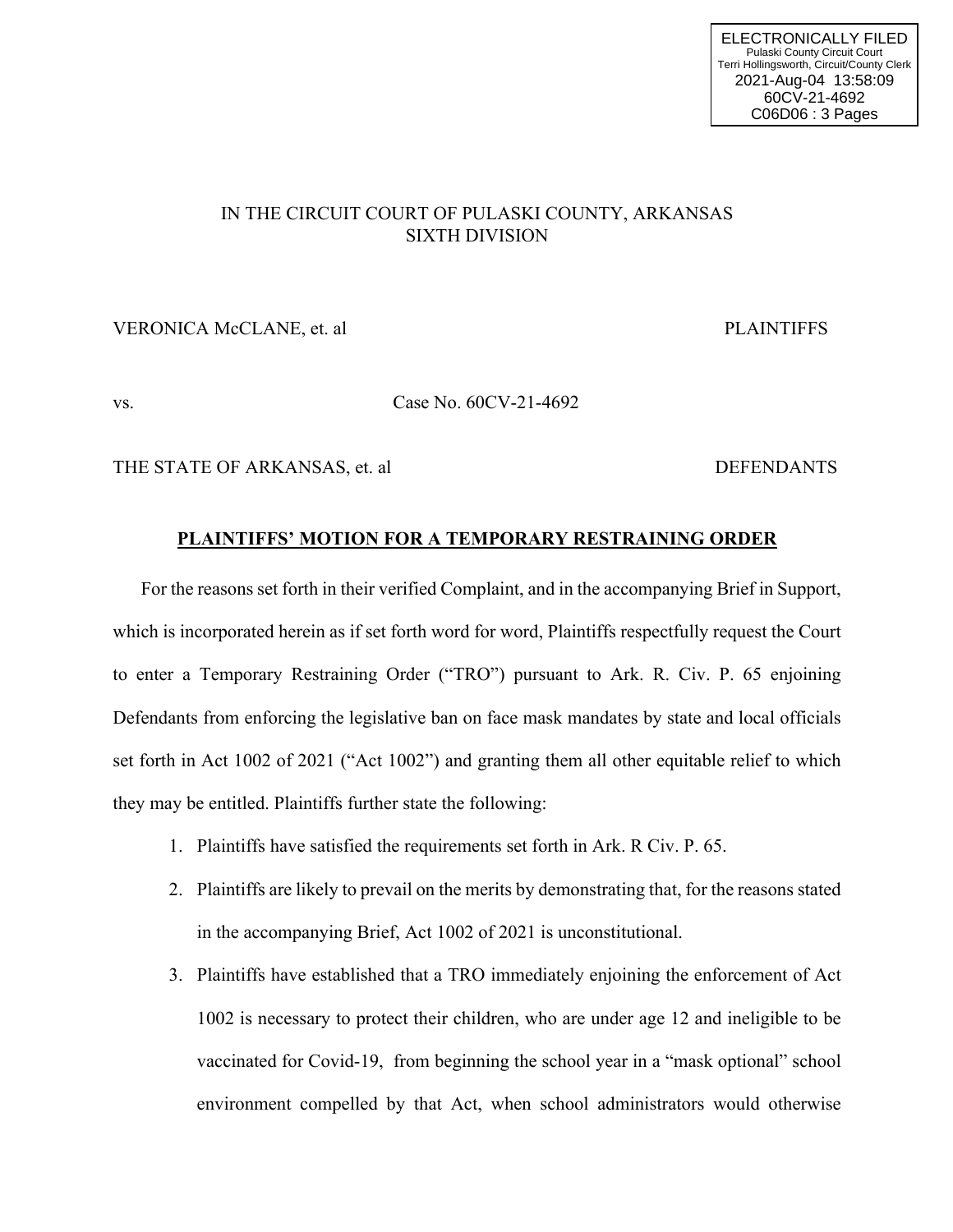require masks to limit the spread of the Covid-19 Delta variant, and permit traditional in-person education to proceed with minimal disruption.

- 4. Act 1002 was enacted before the Covid-19 Delta variant caused a dramatic and continuing increase in infections, including a more than 600% increase in infections in children under 12. Every leading state and federal health official has declared a "mask optional" public school environment to be unreasonably dangerous for K-12 school children.
- 5. The public interest favors granting Plaintiffs' request for a TRO enjoining the enforcement of Act 1002.

WHEREFORE, Plaintiffs respectfully request that the Court grant this Motion and enter a Temporary Restraining Order enjoining the Defendants from enforcing the legislative ban on face mask mandates by state and local officials set forth in Act 1002 of 2021 ("Act 1002") and granting them all other equitable relief to which they may be entitled.

Respectfully submitted,

By: /s/ *Thomas A. Mars* Thomas A. Mars, AR Bar 86115 MARS LAW FIRM, P.A. 5500 Pinnacle Point Drive, Suite 202 Rogers, AR 72758 Office: (479) 381-5535 tom@mars-law.com

John C. Everett, AR Bar 70022 EVERETT LAW FIRM P.O. Box 1460 12217 W. Hwy. 62 Farmington, AR 72730-1460 Phone: (479) 267-0292 john@everettfirm.com